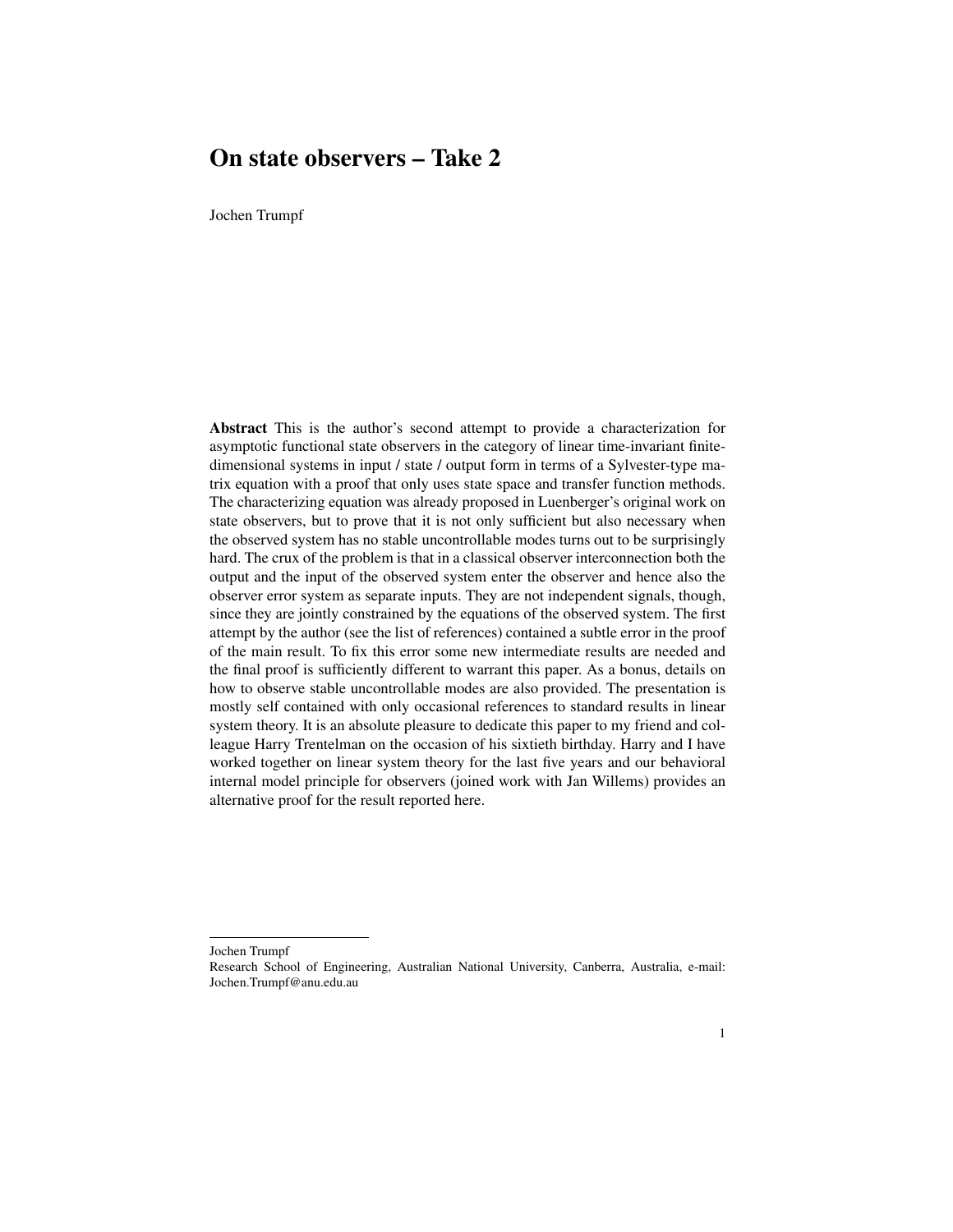### 1 Problem formulation

Consider the linear time-invariant finite-dimensional system in state space form given by

$$
\begin{aligned}\n\dot{x} &= Ax + Bu, \\
y &= Cx, \\
z &= Vx,\n\end{aligned}
$$
\n(1)

where  $A \in \mathbb{R}^{n \times n}$ ,  $B \in \mathbb{R}^{n \times m}$ ,  $C \in \mathbb{R}^{p \times n}$  and  $V \in \mathbb{R}^{r \times n}$ .

We will be interested in the characterization of asymptotic observers for *z* given *u* and *y*. In particular, we will be interested in observers of the following type usually considered in the geometric control literature:

$$
\begin{aligned} \n\dot{v} &= Kv + Ly + Mu, \\ \n\dot{z} &= Pv + Qy, \n\end{aligned} \tag{2}
$$

where  $K \in \mathbb{R}^{s \times s}$ ,  $P \in \mathbb{R}^{r \times s}$  and the other matrices are real and appropriately sized. Note that *P* can be rectangular (tall or wide) and/or not of full rank. The asymptotic condition for this type of observer is

$$
\lim_{t \to \infty} [\hat{z}(t) - z(t)] = 0 \tag{3}
$$

for every choice of input *u* and initial conditions  $x(0)$  and  $v(0)$ . We then say that system (2) is an *asymptotic observer* for system (1).

The problem considered in this paper is to characterize when a *given* observer of the form (2) is an asymptotic observer for a *given* observed system (1). See [1], in particular Section 3.1, for a detailed discussion of the relevant literature.

## 2 Problem reduction

In the observer *characterization* problem, both the observed system and the observer are given and fixed, so we can not modify them without changing the problem. We can, however, show results of the type Observer A is an asymptotic observer for System A if and only if Observer B is an asymptotic observer for System B, where both Observer A and B as well as System A and B are related by equations (one of the pairs may even be identical). This then allows to reduce the problem in the case where Observer B and/or System B are simpler than the A variety.

As a first result of this type we show that only the observable part of the observer (2) is relevant for the observer characterization problem. Consider the (dual) Kalman decomposition for the pair  $(P, K)$ : There exists an invertible  $S \in \mathbb{R}^{s \times s}$  such that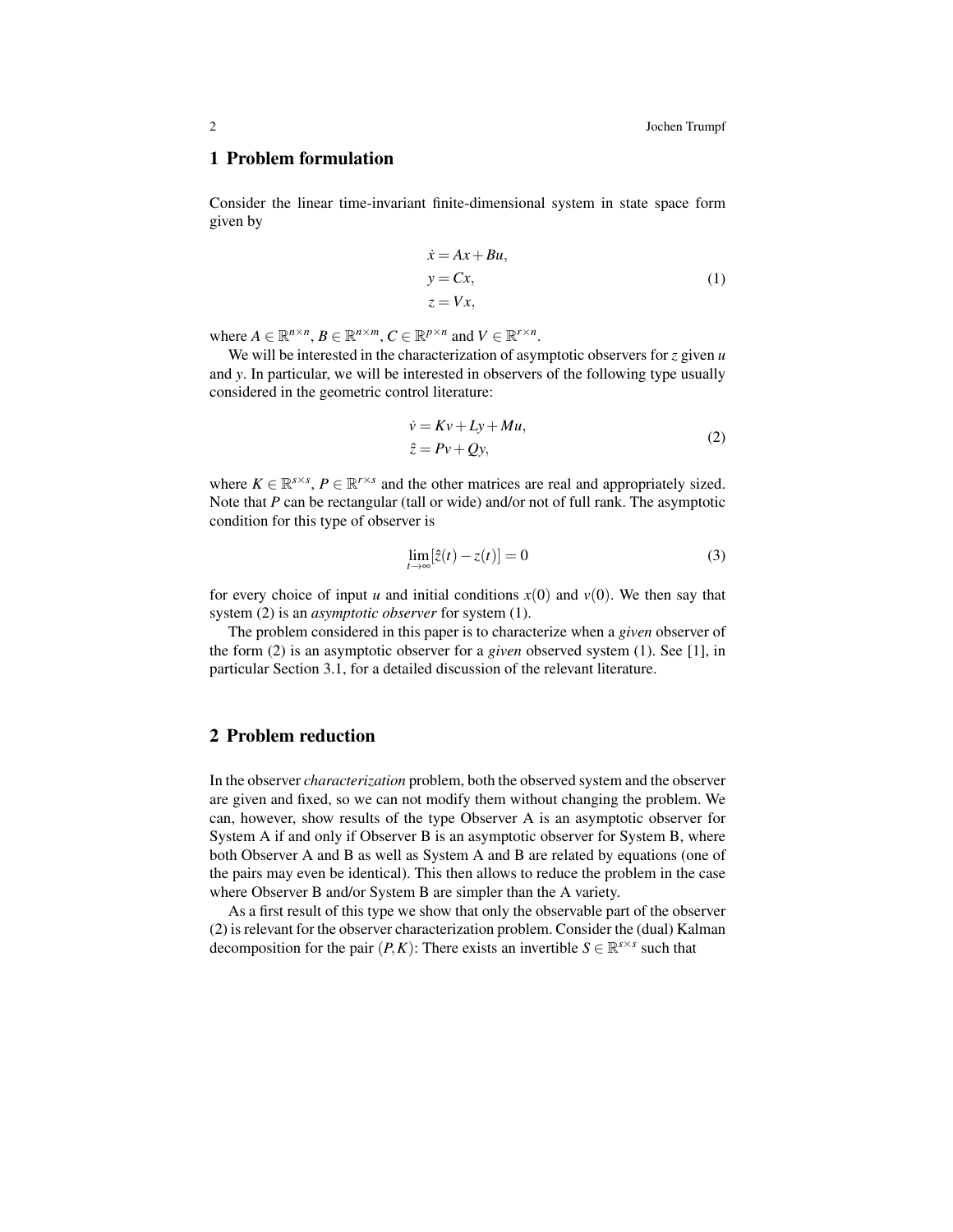On state observers – Take 2 3

$$
S K S^{-1} = \begin{bmatrix} K_{11} & 0 \\ K_{21} & K_{22} \end{bmatrix} \qquad \text{and} \qquad PS^{-1} = \begin{bmatrix} P_1 & 0 \end{bmatrix},
$$

where the pair  $(P_1, K_{11})$  is observable. Now split

$$
SL = \begin{bmatrix} L_1 \\ L_2 \end{bmatrix}, \qquad SM = \begin{bmatrix} M_1 \\ M_2 \end{bmatrix} \qquad \text{and} \qquad Sv = \begin{bmatrix} v_1 \\ v_2 \end{bmatrix},
$$

and consider the reduced observer

$$
\dot{v}_1 = K_{11}v_1 + L_{1}y + M_1u,
$$
  
\n
$$
\hat{z} = P_1v_1 + Qy.
$$
\n(4)

Note that this observer is an observable system, i.e.  $v_1$  is observable from  $((u, y), \hat{z})$ in this observer. We call such observers *observable asymptotic observers*. We now have the following result, cf. [2, Proposition 3.69].

Proposition 1. *System* (2) *is an asymptotic observer for system* (1) *if and only if the reduced system* (4) *is an (observable) asymptotic observer for system* (1)*.*

*Proof.* The proof follows from the observation that, given  $(u, y)$ , system (4) started with  $v_1(0)$  produces the same output as system (2) started with  $v(0)$ .

In order to simplify the notation, we will assume in the next section that  $(P, K)$  itself is observable. We only need to replace  $(K, L, M, P, Q)$  by  $(K_{11}, L_1, M_1, P_1, Q)$  in the resulting characterization to recover the general case.

In a second step, we can simplify the observed system by removing any uncontrollable stable modes. The corresponding linear functions of the state go to zero irrespective of the applied input *u* and hence do not need to be observed at all. We can make this discussion more precise as follows. Consider the unstable/stable Kalman decomposition for the pair  $(A, B)$ : There exists an invertible  $T \in \mathbb{R}^{n \times n}$  such that

$$
TAT^{-1} = \begin{bmatrix} A_{11} & A_{12} & A_{13} \\ 0 & A_{22} & 0 \\ 0 & 0 & A_{33} \end{bmatrix} \quad \text{and} \quad TB = \begin{bmatrix} B_1 \\ 0 \\ 0 \end{bmatrix},
$$

where  $(A_{11}, B_1)$  is controllable,  $A_{22}$  is anti-Hurwitz and  $A_{33}$  is Hurwitz. Now split

$$
CT^{-1} = [C_1 C_2 C_3], \quad VT^{-1} = [V_1 V_2 V_3], \quad \text{and} \quad Tx = \begin{bmatrix} x_1 \\ x_2 \\ x_3 \end{bmatrix}.
$$

We now have the following result.

**Proposition 2.** Let  $dim(x_3) < dim(x)$ . Then system (2) is an asymptotic observer for *system* (1) *if and only if it is an asymptotic observer for the reduced system*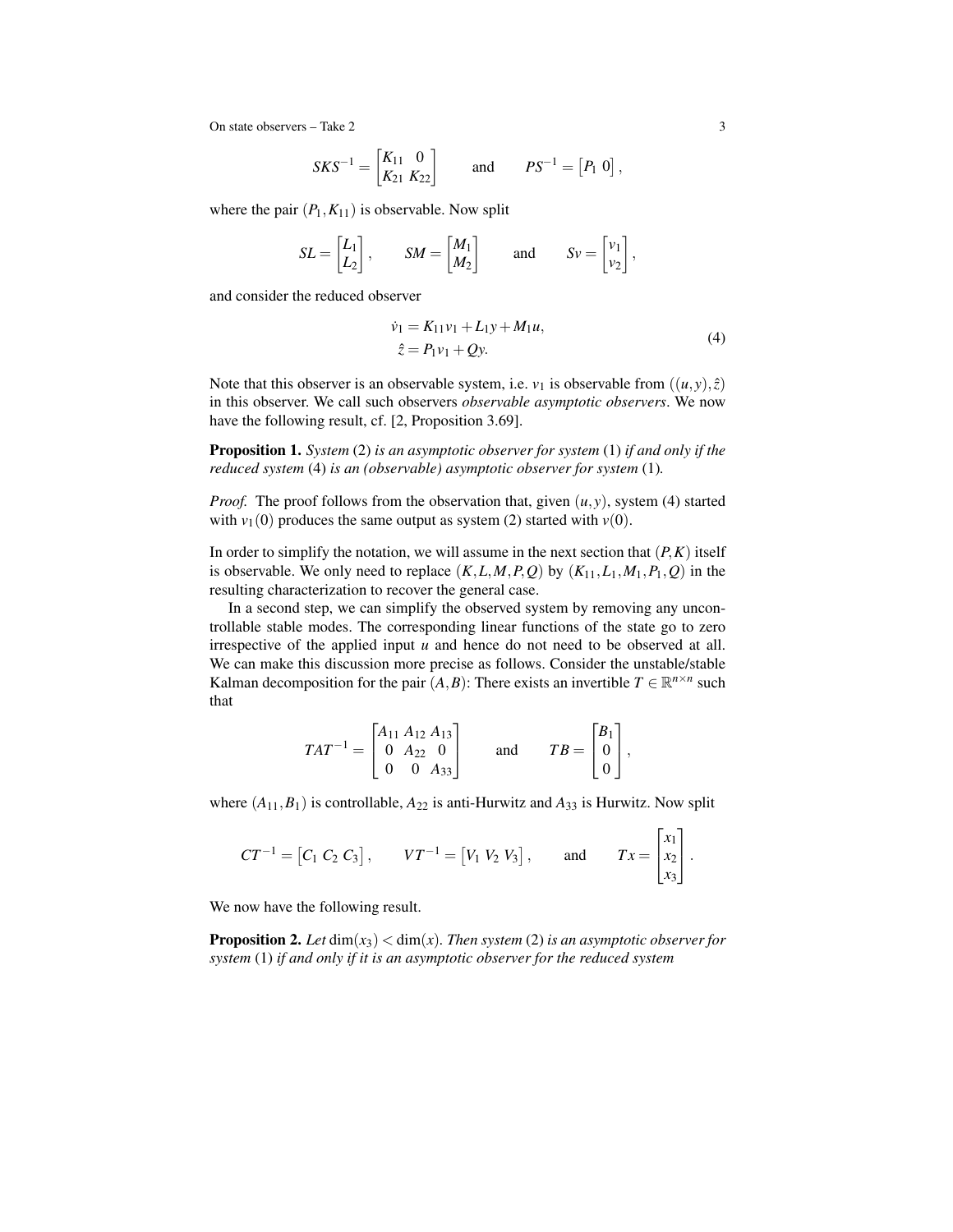4 Jochen Trumpf

$$
\begin{aligned}\n\begin{bmatrix}\n\dot{x}_{1r} \\
\dot{x}_{2r}\n\end{bmatrix} &= \begin{bmatrix}\nA_{11} & A_{12} \\
0 & A_{22}\n\end{bmatrix} \begin{bmatrix}\nx_{1r} \\
x_{2r}\n\end{bmatrix} + \begin{bmatrix}\nB_1 \\
0\n\end{bmatrix} u_r, \\
y_r &= \begin{bmatrix}\nC_1 & C_2\n\end{bmatrix} \begin{bmatrix}\nx_{1r} \\
x_{2r}\n\end{bmatrix}, \\
z_r &= \begin{bmatrix}\nV_1 & V_2\n\end{bmatrix} \begin{bmatrix}\nx_{1r} \\
x_{2r}\n\end{bmatrix}.\n\end{aligned}
$$
\n(5)

*The latter is in the sense that*  $u := u_r$  *and*  $y := y_r$  *in the observer yields*  $\lim_{t\to\infty} [\hat{z}(t)$  $z_r(t)$  = 0 *for all choices of*  $x_{1r}(0)$ *,*  $x_{2r}(0)$ *, v*(0) *and u<sub>r</sub>*.

The proof will use the following characterization of output stability, cf. [2, Proposition 3.50]. We prove a slightly extended version.

Lemma 1. *Consider the linear time-invariant finite-dimensional system in state space form given by*

$$
\begin{aligned}\n\dot{x} &= Ax + Bu, \\
y &= Cx,\n\end{aligned}
$$

*where*  $A \in \mathbb{R}^{n \times n}$ ,  $B \in \mathbb{R}^{n \times m}$  *and*  $C \in \mathbb{R}^{p \times n}$ . *Then*  $\lim_{t \to \infty} y(t) = 0$  *for all choices of x*(0) *and u if and only if CR*(*A*,*B*) = 0 *and the co-restriction of A to the quotient*  $space \mathbb{R}^n/\mathfrak{N}(C, A)$  *is Hurwitz. Here,*  $R(A, B) = [B \ AB \dots \ A^{n-1}B]$  *is the reachability matrix of the pair*  $(A, B)$  *and*  $\mathfrak{N}(C, A) \subset \mathbb{R}^n$  *is the unobservable subspace of the pair*  $(C, A)$ *. If in addition*  $(C, A)$  *is observable then* A *is Hurwitz and*  $B = 0$ *.* 

*Proof.* Assume there exists  $x_0 \in \mathcal{R}(A,B) := \text{Im } R(A,B)$ , the reachable subspace of the pair  $(A, B)$ , with  $Cx_0 \neq 0$ . Since  $x_0 \in \mathfrak{R}(A, B)$ , there exists *u* and a corresponding trajetory *x* that oscillates between 0 and  $x_0$ , contradicting  $\lim_{t\to\infty} y(t) =$ lim<sub>*t→∞*</sub>  $Cx(t) = 0$ . Hence  $CR(A, B) = 0$ . If  $\mathfrak{N}(C, A) = \mathbb{R}^n$  there is nothing to prove for the co-restriction of *A*. Assume  $\mathfrak{N}(C, A) \neq \mathbb{R}^n$  and assume that *A* is not stable on  $\mathbb{R}^n/\mathfrak{N}(C,A)$ . Then there exists  $0 \neq x_0 \in \mathbb{R}^n$  with  $x_0 \notin \mathfrak{N}(C,A)$  and  $Ax_0 = \lambda x_0$  for a  $\lambda \in \mathbb{C}$  with Re $\lambda \geq 0$ . It is  $x_0 \notin \text{Ker } C$  since the span of  $x_0$  is *A*-invariant but  $\mathcal{N}(C, A)$ is the largest *A*-invariant subspace of Ker*C*. Choosing  $x(0) = x_0$  and  $u = 0$  yields a trajectory with  $\lim_{t\to\infty} y(t) = \lim_{t\to\infty} Cx(t) \neq 0$ , a contradiction. Hence *A* is stable on  $\mathbb{R}^n/\mathfrak{N}(C,A)$ .

Conversely let  $CR(A, B) = 0$  and let *A* be stable on  $\mathbb{R}^n/\mathfrak{N}(C, A)$ . Let  $x(0) = x_0 \in$  $\mathbb{R}^n$  and let *u* be arbitrary. Then

$$
y(t) = Cx(t) = Ce^{At}x_0 + C\int\limits_0^t e^{A(t-\tau)}Bu(\tau)d\tau,
$$

where the integral is an element of  $\mathfrak{R}(A, B)$  and hence of Ker*C*. Let  $\mathbb{R}^n = \mathfrak{N}(C, A) \oplus$ W and decompose  $x_0 = n_0 + w_0$  with  $n_0 \in \mathfrak{N}(C, A)$  and  $w_0 \in \mathfrak{W}$ . Since  $\mathfrak{N}(C, A)$  is *A*-invariant and contained in Ker*C* it follows that  $y(t) = Ce^{At}w_0$ . But *A* is stable on  $\mathfrak{W}$  and hence  $\lim_{t\to\infty} y(t) = 0$ .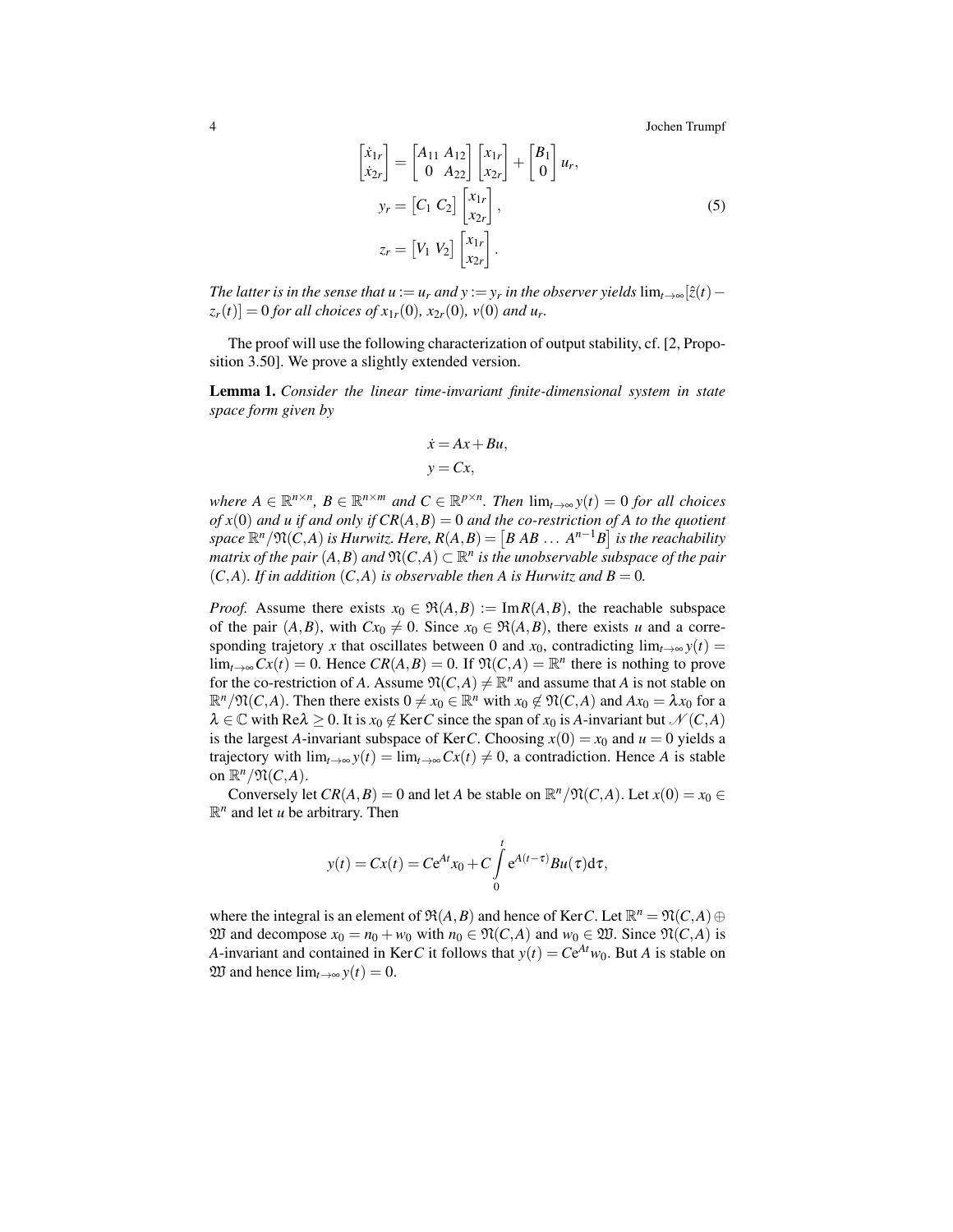On state observers – Take 2 5

If in addition  $(C, A)$  is observable then  $\mathfrak{N}(C, A) = \{0\}$  and A is Hurwitz. Furthermore,  $C \left[ B \, AB \, \dots \, A^{n-1}B \right] = 0$  implies

$$
\begin{pmatrix} C \\ CA \\ \vdots \\ CA^{n-1} \end{pmatrix} B = 0
$$

and hence  $B = 0$  by observability.

*Proof (of Proposition 2).* Note that system (1) and the Kalman decomposed system

$$
\begin{bmatrix} \dot{x}_1 \\ \dot{x}_2 \\ \dot{x}_3 \end{bmatrix} = \begin{bmatrix} A_{11} & A_{12} & A_{13} \\ 0 & A_{22} & 0 \\ 0 & 0 & A_{33} \end{bmatrix} \begin{bmatrix} x_1 \\ x_2 \\ x_3 \end{bmatrix} + \begin{bmatrix} B_1 \\ 0 \\ 0 \end{bmatrix} u,
$$

$$
y = \begin{bmatrix} C_1 & C_2 & C_3 \end{bmatrix} \begin{bmatrix} x_1 \\ x_2 \\ x_3 \end{bmatrix},
$$

$$
z = \begin{bmatrix} V_1 & V_2 & V_3 \end{bmatrix} \begin{bmatrix} x_1 \\ x_2 \\ x_3 \end{bmatrix}
$$

have the same external behavior in terms of the variables  $(u, y, z)$ . In order to enable a direct comparison of the trajectories of system (1) and the reduced system (5), whenever we are given an initial condition  $x(0)$  for system (1), we will use  $x_{1r}(0)$ :  $x_1(0), x_{2r}(0) := x_2(0)$  in the reduced system (5). Then, system (1) and the reduced system (5) have the same output, i.e.  $y = y_r$  and  $z = z_r$ , if  $x_3(0) = 0$  and  $u_r = u$ .

Let system (2) be an asymptotic observer for system (1), then  $\lim_{t\to\infty}[\hat{z}(t)$  $z(t)$  = 0 for every choice of  $x(0)$ ,  $v(0)$  and *u*, in particular for those  $x(0)$  with  $x_3(0) = 0$ . But in that case  $x_{1r}(0) := x_1(0), x_{2r}(0) := x_2(0)$  and  $u_r := u$  in system (5) implies  $y = y_r$  and hence the observer output is the same for both observed systems. Moreover,  $z = z_r$  in this case and hence  $\lim_{t \to \infty} [\hat{z}(t) - z_r(t)] = 0$  in the observer interconnection with the reduced system. It follows that system (2) is an asymptotic observer for the reduced system (5).

Conversely, let system (2) be an asymptotic observer for the reduced system (5). Fix  $x_{1r}(0)$ ,  $x_{2r}(0)$  and  $v(0)$  and let

$$
x(0) := T^{-1} \begin{bmatrix} x_{1r}(0) \\ x_{2r}(0) \\ x_3(0) \end{bmatrix}
$$

in system (1) where  $x_3(0)$  is arbitrary but fixed. Then  $x_2 = x_{2r}$  and  $\lim_{t \to \infty} x_3(t) = 0$ for all choices of  $u_r$  and  $u$ . Define  $\delta := x_1 - x_{1r}$  then

$$
\dot{\delta} = A_{11}\delta + B_1(u - u_r) + A_{13}x_3, \qquad \delta(0) = 0.
$$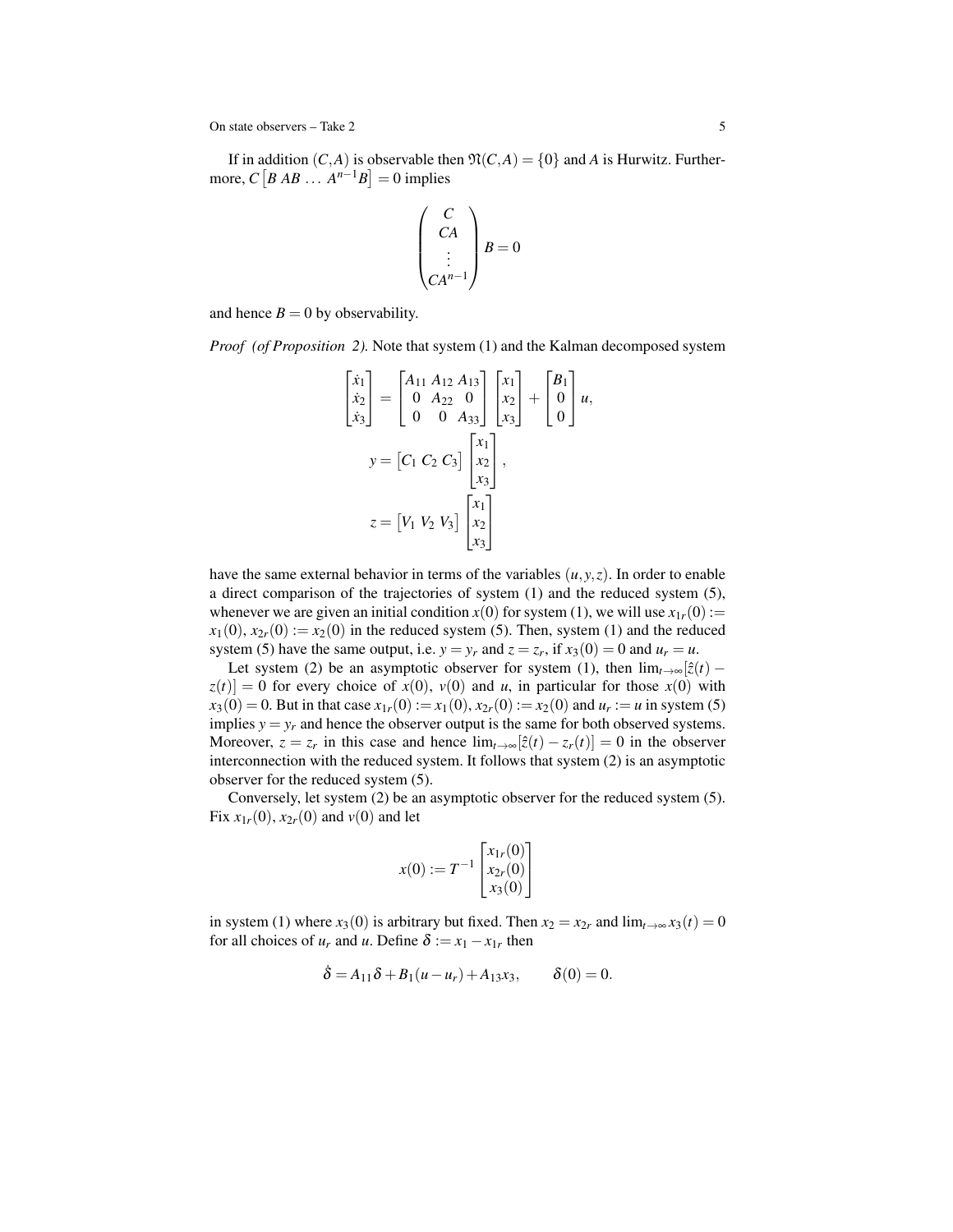Since  $(A_{11}, B_1)$  is controllable, there exists a feedback matrix *F* such that  $A_{11} + B_1F$ is Hurwitz. Consider the auxiliary system

$$
\dot{\delta}_F = (A_{11} + B_1 F) \delta_F + A_{13} x_3, \qquad \delta_F(0) = 0,
$$

then  $\lim_{t\to\infty} \delta_F(t) = 0$  by [3, Corollary 3.22]. Now the choice  $u_r := u - F \delta_F$ yields  $\delta = \delta_F$  and hence  $\lim_{t\to\infty} \delta(t) = \lim_{t\to\infty} [x_1(t) - x_{1r}(t)] = 0$ . It follows that lim<sub>*t*→∞</sub>[*y*(*t*) − *y<sub>r</sub>*(*t*)] = 0, lim<sub>*t*→∞</sub>[*z*(*t*) − *z<sub>r</sub>*(*t*)] = 0 and lim<sub>*t*→∞</sub>[*u*(*t*) − *u<sub>r</sub>*(*t*)] = 0, i.e. the external behaviors of system (1) and system (5) are asymptotically equal under the above correspondence of trajectories.

According to Proposition 1, the reduced observer (4) is an asymptotic observer for the reduced system (5), and by Lemma 1,  $K_{11}$  is Hurwitz: Choose  $x(0) = 0$ and  $u = 0$  to obtain  $y = 0$  and  $\lim_{t \to \infty} \hat{z}(t) = 0$  for all choices of  $v_1(0)$ . We can connect this reduced observer also to system (1) instead of to the reduced system (5), and since the external behaviors of these two systems are asymptotically equal, another application of [3, Corollary 3.22] shows that the two resulting observer outputs are asymptotically equal. This implies that the reduced order observer (4) is also an asymptotic observer for system (1) (since  $\lim_{t\to\infty} |z(t) - z_r(t)| = 0$ ), and by Proposition 1, so is system (2).

Again, we will simplify the notation in the next section by assuming that system (1) has no stable uncontrollable modes and can recover the general case by replacing the system matrices  $(A, B, C, V)$  in the resulting characterization with the reduced system matrices of system (5).

We finish this section by treating the remaining case not covered by Proposition 2, namely the case where system (1) is completely uncontrollable and stable, i.e. where *A* is Hurwitz and  $B = 0$ .

**Proposition 3.** Let A be Hurwitz and let  $B = 0$  in system (1). Then system (2) is *an asymptotic observer for system* (1) *if and only if*  $PR(K,M) = 0$  *and the corestriction of* K to the quotient space  $\mathbb{R}^s/\mathfrak{N}(P,K)$  is Hurwitz. Here,  $R(K,M) =$  $[M K M ... K^{s-1} M]$  is the reachability matrix of the pair  $(K, M)$  and  $\mathfrak{N}(P, K) \subset \mathbb{R}^s$ *is the unobservable subspace of the pair* (*P*,*K*)*.*

*Proof.* Let system (2) be an asymptotic observer for system (1) with *A* Hurwitz and *B* = 0. Then  $\lim_{t\to\infty} z(t) = 0$  and hence  $\lim_{t\to\infty} \hat{z}(t) = 0$  for all choices of *x*(0),  $v(0)$  and *u*, in particular for  $x(0) = 0$  (hence  $y = 0$ ), and all choices of  $v(0)$  and *u*. By Lemma 1 then  $PR(K,M) = 0$  and the co-restriction of K to the quotient space  $\mathbb{R}^s/\mathfrak{N}(P,K)$  is Hurwitz.

Conversely, assume that  $PR(K,M) = 0$  and that the co-restriction of K to the quotient space  $\mathbb{R}^s/\mathfrak{N}(P,K)$  is Hurwitz. Then  $P_1R(K_{11},M_1) = 0$  and  $K_{11}$  is Hurwitz in the reduced observer (4). By Lemma 1,  $\lim_{t\to\infty} \hat{z}(t) = 0$  for all choices of  $v_1(0)$ and *u* and  $y = 0$ . Since  $\lim_{t\to\infty} y(t) = 0$  for all choices of  $x(0)$  and *u*, an application of [3, Corollary 3.22] yields  $\lim_{t\to\infty} \hat{z}(t) = 0$  for all choices of  $v_1(0)$ ,  $x(0)$  and  $u$ , and hence the reduced observer (4) is an asymptotic observer for system (1) (since  $\lim_{t\to\infty} z(t) = 0$ . By Proposition 1, so is system (2).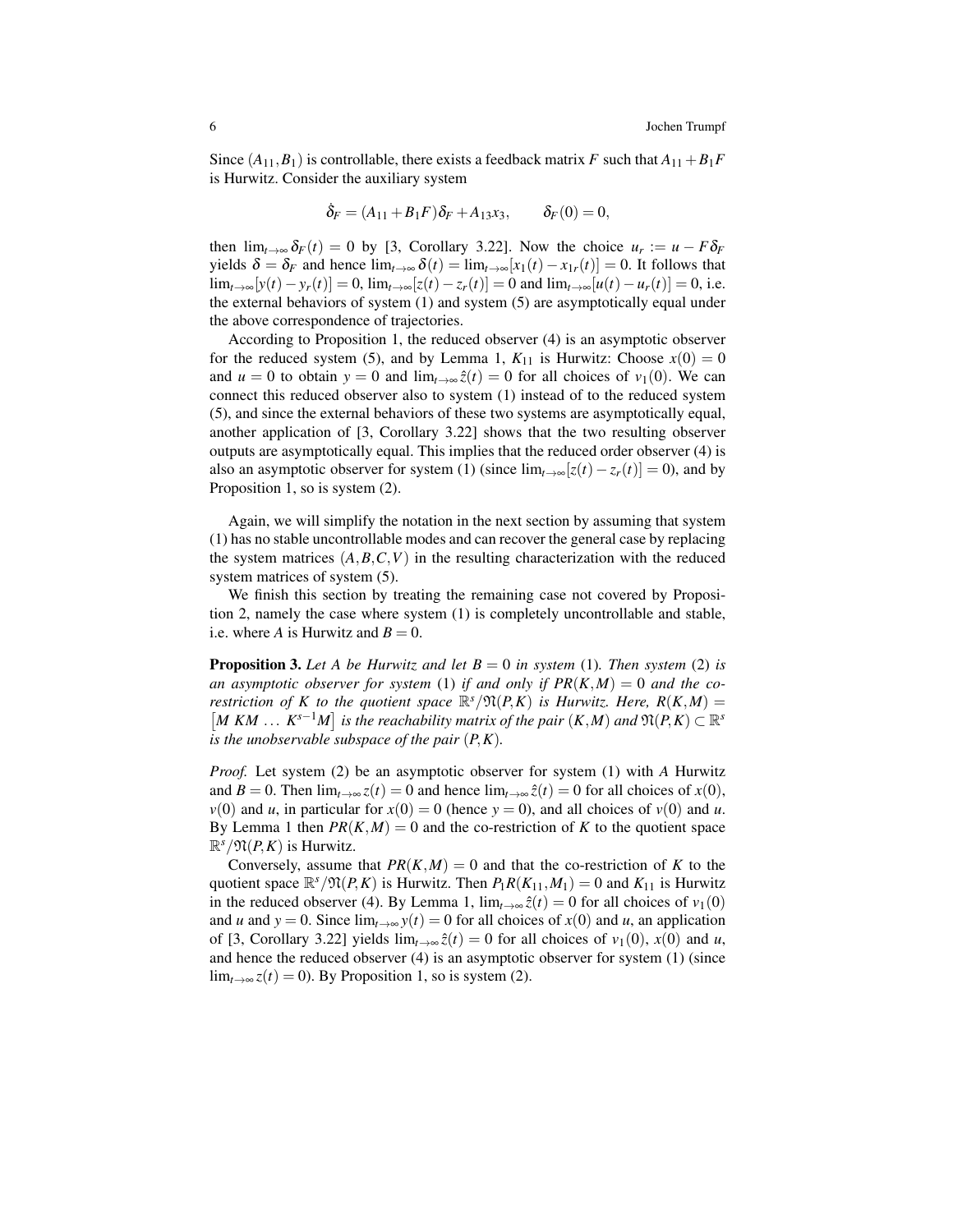On state observers – Take 2 7 7

#### 3 The main characterization result

We are now in a position to state the main characterization result for asymptotic state observers. We will briefly discuss the error in the previous proof attempt [1, Theorem 9] after we have given the new proof. The proof references the following two technical lemmas proved in [1] that we restate here for convenience but without proof. Consider the linear time-invariant finite-dimensional system in state space form given by

$$
\begin{aligned} \n\dot{x} &= Ax + Bu, \\ \ny &= Cx + Du, \tag{6} \n\end{aligned}
$$

where  $A \in \mathbb{R}^{n \times n}$ ,  $B \in \mathbb{R}^{n \times m}$ ,  $C \in \mathbb{R}^{p \times n}$  and  $D \in \mathbb{R}^{p \times m}$ .

Lemma 2. *[1, Lemma 3] Let all uncontrollable modes of system* (6) *be unstable. Then, for every*  $Q \in \mathbb{R}^{q \times n}$  *with*  $Q \neq 0$  *there exists an initial condition*  $x_0$  *and an input u such that*  $\lim_{t\to\infty} Qx(t) \neq 0$ .

**Lemma 3.** [1, Proposition 5] If  $\lim_{t\to\infty} y(t) = 0$  for all choices of  $x_0$  and u in sys*tem* (6) *then its transfer function*  $G(s) = C(sI - A)^{-1}B + D \equiv 0$  *and in particular*  $D = 0$ . If, moreover, all uncontrollable modes of system (6) are unstable then  $C = 0$ .

Theorem 1. *Let all uncontrollable modes of system* (1) *be unstable. Then system* (2) *is an observable asymptotic observer for z given u and y if and only if there exists a*  $matrix U \in \mathbb{R}^{s \times n}$  such that

$$
UA - KU - LC = 0,
$$
  
\n
$$
M - UB = 0,
$$
  
\n
$$
V - PU - QC = 0,
$$
\n(7)

*K is Hurwitz and* (*P*,*K*) *is observable.*

*Proof.* Let system (2) be an observable asymptotic observer for *z* given *u* and *y* and define  $e := \hat{z} - z$ . Then

$$
e = Pv + Qy - Vx = Pv - (V - QC)x.
$$

Assume, to arrive at a contradiction, that  $\text{Im}(V - QC) \not\subset \text{Im}(P)$ . Then there exists an invertible  $S \in \mathbb{R}^{r \times r}$  such that

$$
SP = \begin{bmatrix} P_1 \\ 0 \end{bmatrix} \text{ and } S(V - QC) = \begin{bmatrix} V_1 \\ V_2 \end{bmatrix}
$$

with  $V_2 \neq 0$ . Now  $\lim_{t\to\infty} Se(t) = 0$  implies  $\lim_{t\to\infty} V_2x(t) = 0$  for all initial conditions  $x(0)$  and all inputs  $u$ , a contradiction to Lemma 2. We conclude that Im(*V* −  $\overline{Q}$ *C*) ⊂ Im(*P*) and hence there exists a matrix *U* ∈  $\mathbb{R}^{s \times n}$  such that *V* −  $\overline{Q}$ *C* = *PU*. This implies the third equation in (7).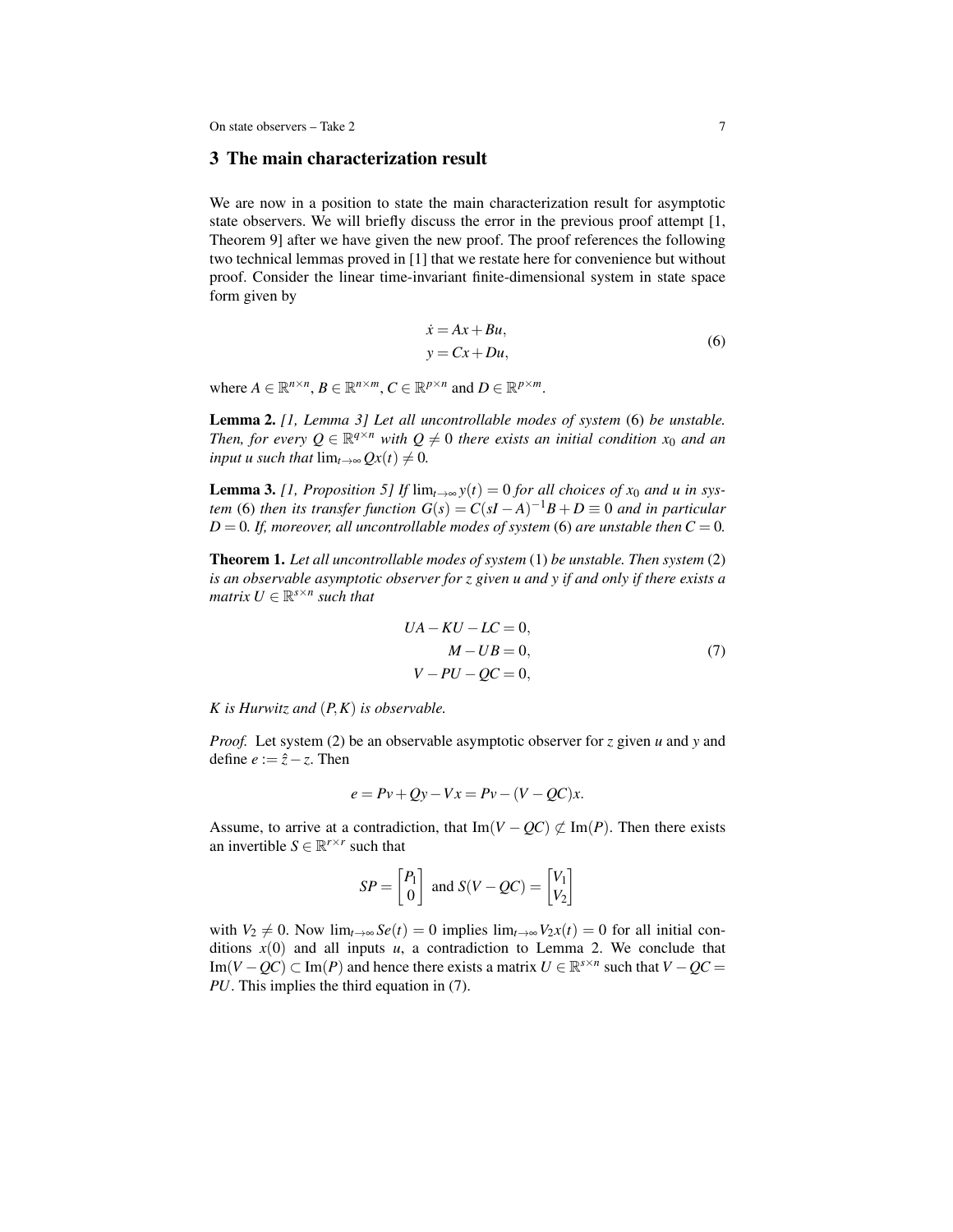8 Jochen Trumpf

Define  $d := v - Ux$  then

$$
\begin{aligned} \dot{d} &= \dot{v} - U\dot{x} \\ &= Kv + Ly + Mu - UAx - UBu \\ &= Kv - KUx + KUx + LCx + Mu - UAx - UBu, \end{aligned}
$$

and hence the observation error  $e = Pv - (V - QC)x = Pv - PUx$  is governed by the error system

$$
\dot{d} = Kd - (UA - KU - LC)x + (M - UB)u,
$$
  
\n
$$
e = Pd.
$$
\n(8)

The first two equations in (7) now follow immediately from an application of Proposition 4 stated below. Apply Lemma 1 to the resulting error system

$$
\begin{aligned}\n\dot{d} &= Kd, \\
e &= Pd\n\end{aligned}
$$

to see that *K* must be Hurwitz.

Conversely, assume that the system matrices of systems (1) and (2) fulfill Equation (7) with *K* Hurwitz, then  $\lim_{t\to\infty} e(t) = 0$  follows immediately from the form of the error system (8). In its derivation we have only used the third equation in (7).

Before we state and proof the missing Proposition 4 below, let us briefly discuss what is wrong in the proof of [1, Theorem 9]. In that proof, the conclusion after the derivation of the error system (8) uses the argument *[...] follows immediately from [...] the fact that*  $(P, K)$  *is observable (hence*  $e(t) \rightarrow 0$  *implies*  $d(t) \rightarrow 0$ *). While this* assertion refers only to the error system (8), and is hence actually true *a posteriori*, it is not generally true as an *a priori* assertion about observable systems, which is how it is being used in the logic of the proof given in [1].

By definition, observability of a linear state space system means that zero output *and* input imply zero state, but the property makes no (direct) statement about limits or about the case where the input is nonzero.

One could think that the argument can be saved by the fact that it is only used as an assertion on the totality of *all* solutions of the error system, as in  $e(t) \rightarrow 0$  for *all* solutions implies  $d(t) \rightarrow 0$  for *all* solutions. Indeed, Lemma 1 at first seems to support this. Note, however, that Lemma 1 can not be applied to the error system (8), since the two inputs  $v = (x, u)$  are not independent signals. In fact, this is the very reason why Theorem 1 is difficult to prove, cf. [1, Remark 8].

Fixing the above error requires the following generalization to [1, Proposition 7].

Proposition 4. *Consider the composite system*

$$
\begin{aligned}\n\dot{x} &= Ax + Bu, \\
\dot{d} &= Kd + Rx + Su, \\
e &= Pd,\n\end{aligned} \tag{9}
$$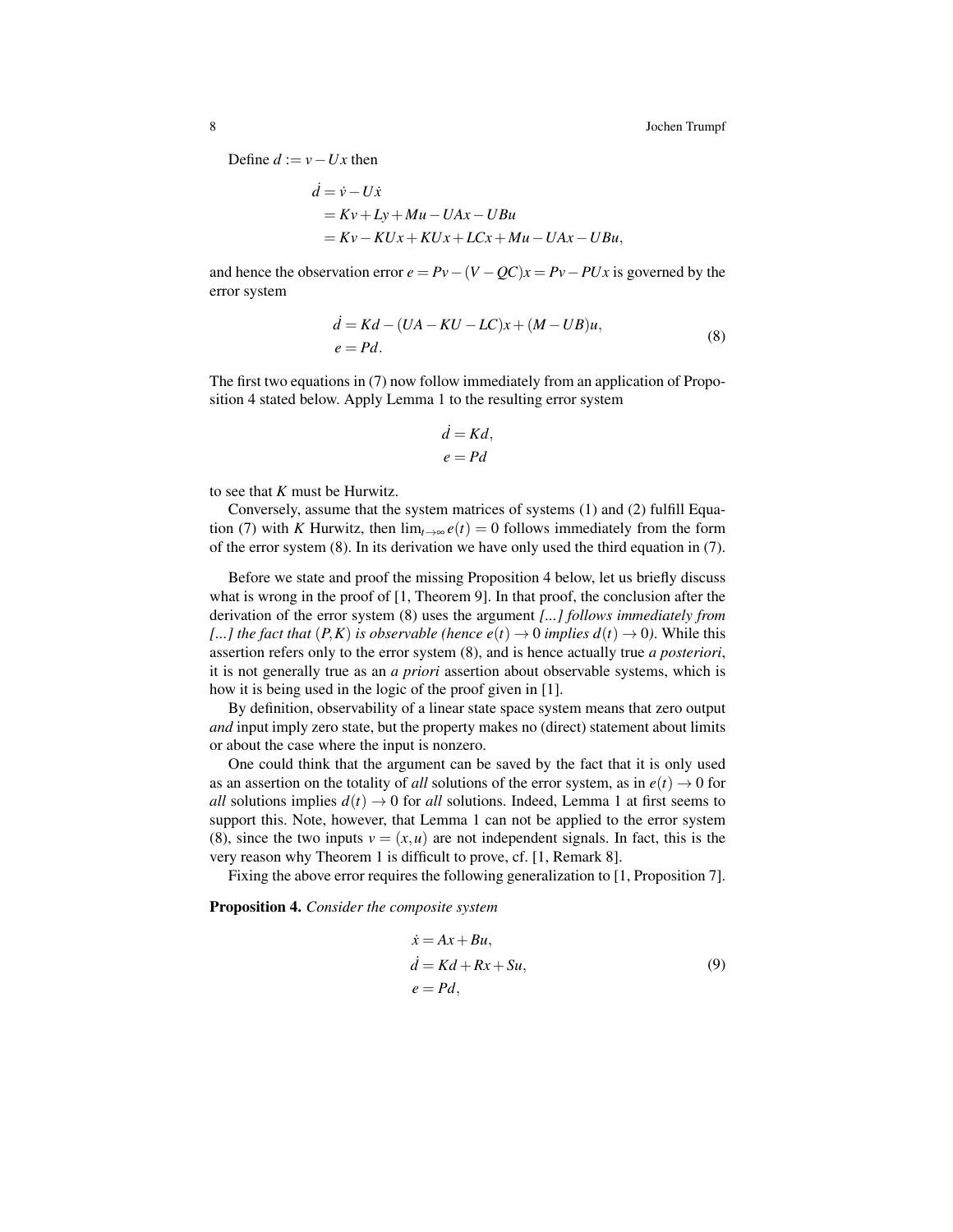On state observers – Take 2 9

*and assume that*  $\lim_{t\to\infty} e(t) = 0$  *for all choices of*  $x(0)$ *, d*(0) *and u. If all uncontrollable modes of*  $\dot{x} = Ax + Bu$  *are unstable and*  $(P, K)$  *is observable then*  $R = 0$  *and*  $S = 0$ .

The proof of this proposition will be given with the help of the following technical lemma.

**Lemma 4.** Let  $(P, K) \in \mathbb{R}^{r \times s} \times \mathbb{R}^{s \times s}$  be observable and let  $A \in \mathbb{R}^{n \times n}$  and  $R \in \mathbb{R}^{s \times n}$ . *Then*

$$
\begin{bmatrix} 0 \ P \end{bmatrix} \begin{bmatrix} A & 0 \\ R & K \end{bmatrix}^i \begin{bmatrix} x \\ 0 \end{bmatrix} = 0 \tag{10}
$$

*for all*  $x \in \mathbb{R}^n$  *and all*  $i \in \mathbb{N}$  *implies*  $R = 0$ *.* 

*Proof.* We have

$$
\begin{bmatrix} A & 0 \\ R & K \end{bmatrix} \begin{bmatrix} x \\ 0 \end{bmatrix} = \begin{bmatrix} A \\ R \end{bmatrix} x
$$

and, using (10) with  $i = 1$ , also  $PRx = 0$  for all  $x \in \mathbb{R}^n$ .

Assume that

$$
\begin{bmatrix} A & 0 \\ R & K \end{bmatrix}^i \begin{bmatrix} x \\ 0 \end{bmatrix} = \begin{bmatrix} A^i \\ \sum_{l=1}^i K^{l-1} R A^{i-l} \end{bmatrix} x
$$
\n(11)

for all  $x \in \mathbb{R}^n$  and some  $i \in \mathbb{N}$  and

$$
PK^{l-1}Rx = 0\tag{12}
$$

for all  $x \in \mathbb{R}^n$  and all  $l = 1, \ldots, i$ . Then

$$
\begin{aligned}\n\begin{bmatrix} A & 0 \\ R & K \end{bmatrix}^{i+1} \begin{bmatrix} x \\ 0 \end{bmatrix} &= \begin{bmatrix} A & 0 \\ R & K \end{bmatrix} \begin{bmatrix} A^i \\ \Sigma_{l=1}^i K^{l-1} R A^{i-l} \end{bmatrix} x \\
&= \begin{bmatrix} A^{i+1} \\ R A^i + K \Sigma_{l=2}^{i+1} K^{(l-1)-1} R A^{(i-(l-1))} \end{bmatrix} x \\
&= \begin{bmatrix} A^{i+1} \\ \Sigma_{l=1}^{i+1} K^{l-1} R A^{(i+1)-l} \end{bmatrix} x\n\end{aligned}
$$

for all  $x \in \mathbb{R}^n$ , where we have used hypothesis (11) in the first line. But then (10) implies that

$$
0 = P\left(\sum_{l=1}^{i+1} K^{l-1} R A^{(i+1)-l}\right) x = P K^i R x
$$

for all  $x \in \mathbb{R}^n$ , where we have used hypothesis (12) in the final conclusion.

By induction, it follows that  $PK^{i-1}(Rx) = 0$  for all  $i \in \mathbb{N}$  and all  $x \in \mathbb{R}^n$ . By observability of  $(P, K)$  this implies  $Rx = 0$  for all  $x \in \mathbb{R}^n$  and hence  $R = 0$ .

*Proof (of Proposition 4).* Apply Lemma 3 to system (9) to obtain

$$
P(sI - K)^{-1} [ -R(sI - A)^{-1}B + S ] \equiv 0
$$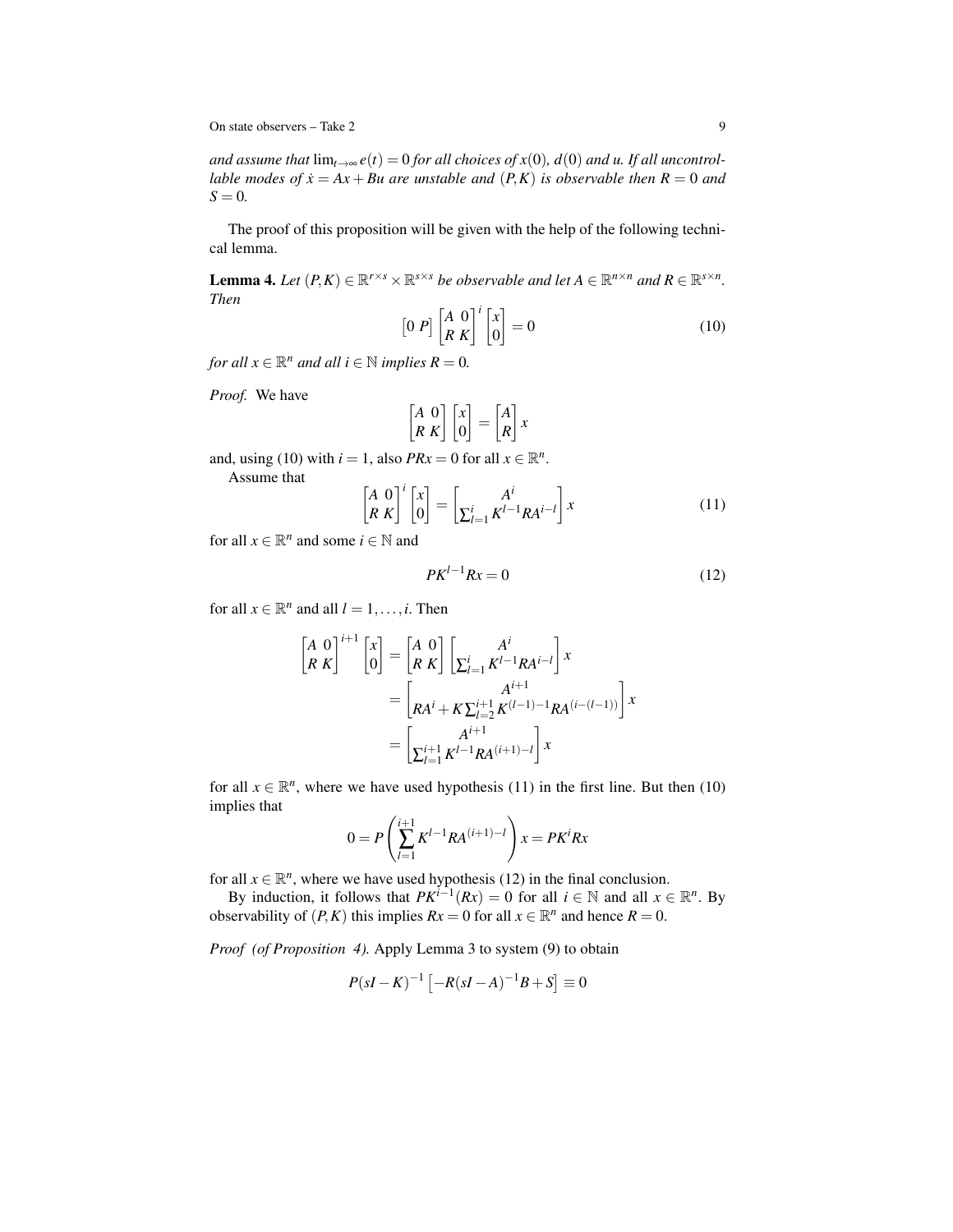and hence  $-R(sI - A)^{-1}B + S \equiv 0$  since  $(P, K)$  is observable. Since *S* is constant and  $R(sI - A)^{-1}B$  is strictly proper, it follows that  $S = 0$  and  $R(sI - A)^{-1}B \equiv 0$ . If  $\dot{x} = Ax + Bu$  was controllable, we would be done at this point, since then  $R(sI - bI)$  $(A)^{-1}B \equiv 0$  would imply  $R = 0$ . With the help of Lemma 1 and Lemma 4 above we can, however, treat the more general case of this proposition.

Given that all uncontrollable modes of  $\dot{x} = Ax + Bu$  are unstable, there exists an invertible  $S \in \mathbb{R}^{n \times n}$  such that

$$
SAS^{-1} = \begin{bmatrix} A_{11} & A_{12} \\ 0 & A_{22} \end{bmatrix} \text{ and } SB = \begin{bmatrix} B_1 \\ 0 \end{bmatrix},
$$

where  $A_{11} \in \mathbb{R}^{n_1 \times n_1}$ , the pair  $(A_{11}, B_1)$  is controllable and all eigenvalues of  $A_{22} \in$  $\mathbb{R}^{n_2 \times n_2}$  have non-negative real parts (Kalman decomposition). Define

$$
[R_1 R_2] := RS^{-1} \text{ and } \begin{bmatrix} x_1 \\ x_2 \end{bmatrix} := Sx,
$$

where the block sizes are as for the matrix  $SAS^{-1}$  above. Then  $R(sI - A)^{-1}B \equiv$  $R_1(sI - A_{11})^{-1}B_1 \equiv 0$  and hence  $R_1 = 0$  because  $(A_{11}, B_1)$  is controllable. It follows that

$$
\begin{aligned}\n\dot{x}_2 &= A_{22}x_2, & x_2(0) &= x_{02}, \\
\dot{d} &= Kd + R_2x_2, & d(0) &= d_0, \\
e &= Pd.\n\end{aligned} \tag{13}
$$

By Lemma 1,  $\lim_{t\to\infty}e(t)=0$  for all choices of  $x_{02}$  and  $d_0$  in (13) implies that the co-restriction of the linear map

$$
\begin{bmatrix} A_{22} & 0 \\ R_2 & K \end{bmatrix} : \mathbb{R}^{n_2+s} \to \mathbb{R}^{n_2+s}
$$

to the quotient space  $\mathbb{R}^{n_2+s}/\mathfrak{N}$  is stable, where

$$
\mathfrak{N} := \mathfrak{N}\left( \begin{bmatrix} 0 & P \end{bmatrix}, \begin{bmatrix} A_{22} & 0 \\ R_2 & K \end{bmatrix} \right) = \bigcap_{i \in \mathbb{N}} \text{Ker}\left( \begin{bmatrix} 0 & P \end{bmatrix} \begin{bmatrix} A_{22} & 0 \\ R_2 & K \end{bmatrix}^{i-1} \right)
$$

denotes the unobservable subspace. A straightforward computation shows that

$$
\begin{bmatrix} x_2 \\ d \end{bmatrix} \in \mathfrak{N} \qquad \text{implies} \qquad d \in \mathfrak{N}(P, K),
$$

i.e.  $d = 0$  since  $(P, K)$  is observable. This shows  $\mathfrak{N} \subset \mathbb{R}^{n_2} \times \{0\}$ . On the other hand, since all eigenvalues of *A*<sup>22</sup> have non-negative real parts, the co-restriction of the above linear map to any quotient space of the form  $\mathbb{R}^{n_2+s}/\mathfrak{S}$  with  $\mathfrak{S} \subsetneq \mathbb{R}^{n_2} \times \{0\}$ can not be Hurwitz. It follows that  $\mathfrak{N} = \mathbb{R}^{n_2} \times \{0\}$ . By Lemma 4 above this implies  $R = 0$ .